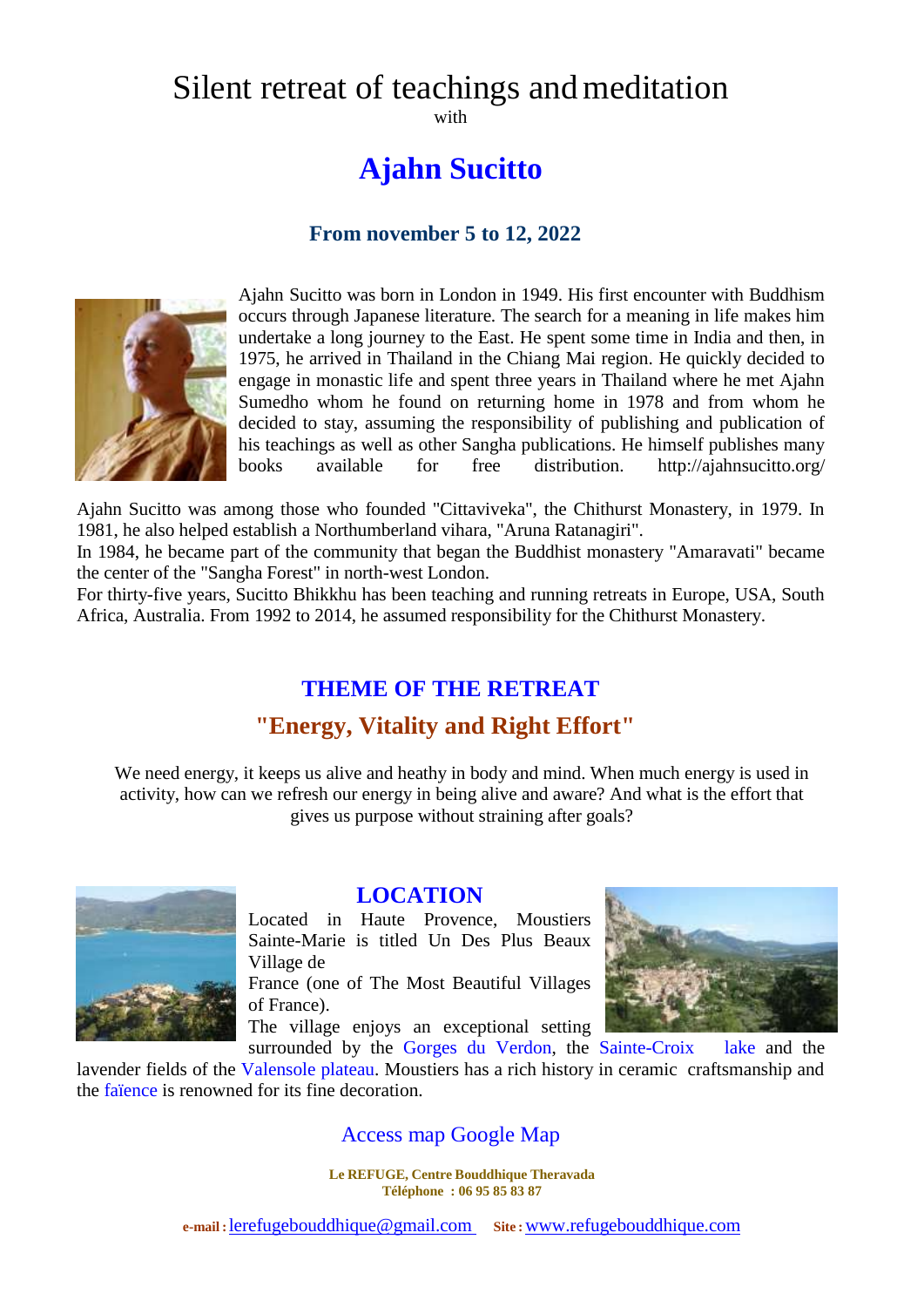### **RETREAT SCHEDULE**

• The retreat will be 7 days; it will start on Saturday, November 05 at 5 pm and will end on Saturday, November 12 in the early afternoon around 2 pm.

• Throughout this retreat, between teachings and sitting and walking meditation sessions, Qi Gong exercises and small group discussions with the teacher can be arranged.

• Throughout the retreat the participants will follow the five precepts of the monastic tradition. Silence will be the rule. They will not have to use their laptops and will refrain from reading and writing.

- Rooms will also be requested to respect the tranquility of others, not to make noise, etc.
	- Meals will be limited to breakfast and lunch and will be taken in silence

### **DAILY SCHEDULE**

• 5:00 Waking up • 5h30-7h00 Puja, Meditation, Teaching, Qi Gong

• 07:00 Breakfast • 09: 00-11: 30 Questions and Answers, Teaching - Sitting and Walking Meditation

> • 11:30 Lunch • 14h00-17h00 Teaching, Sitting and Walking Meditation

• 17:00 Tea - Free time • 19h30 Puja - Teaching - Ouestions-Answers - Sitting Meditation • 9:30 pm Free meditation

The schedule may be slightly adjusted.

*This retreat is for people who already have experience of meditation.*

**Le REFUGE, Centre Bouddhique Theravada Téléphone : 06 95 85 83 87**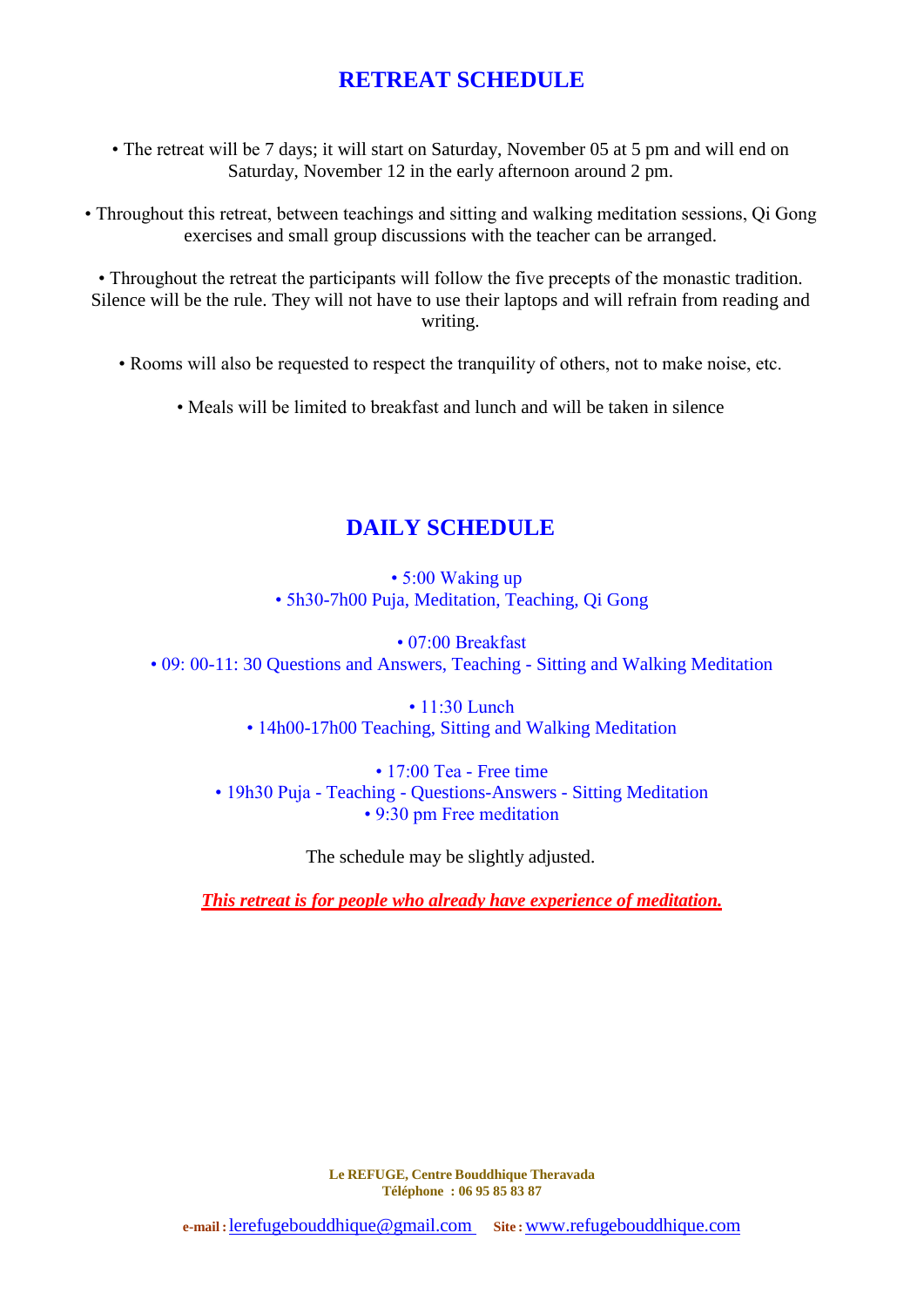# **ACCOMMODATION**

The accommodation is in a room of 2, 3, 4 or 5 people. Each room has a bathroom and toilet. The distribution in the rooms is done at the arrival of the participants.

*It is useless to contact the monastery of Ségries directly.*

## **WHAT YOU SHOULD BRING**

• Cushion or meditation bench if you have one,

• Think about bringing shoes easy to put off and to put on,

• Meditation shawl,

• Shoes to wear indoors,

• Warm clothes, comfortable and decent,

- Toiletries, towels,
- Flash light,
- Rain clothes.

## **TRANSPORTATION IN BUS**

For participants arriving by train or plane, a bus is offered at Aix-TGV station.

From the TGV station it takes 1.5 hours to reach the monastery of Ségries. Take into account your arrival and departure times.

#### **Arrival**

Saturday, November 5 at the Aix TGV station - departure at 2 pm After 14:00 there will be no more bus.

#### **Return**

Saturday, November 12 departure from Ségriès for Aix-TGV station depart at 2 pm.

For the good organization, thank you to specify your time of arrival and departure during your registration.

A contribution of  $\epsilon$  30 per transport will be required; to be paid with the deposit.

**Le REFUGE, Centre Bouddhique Theravada Téléphone : 06 95 85 83 87**